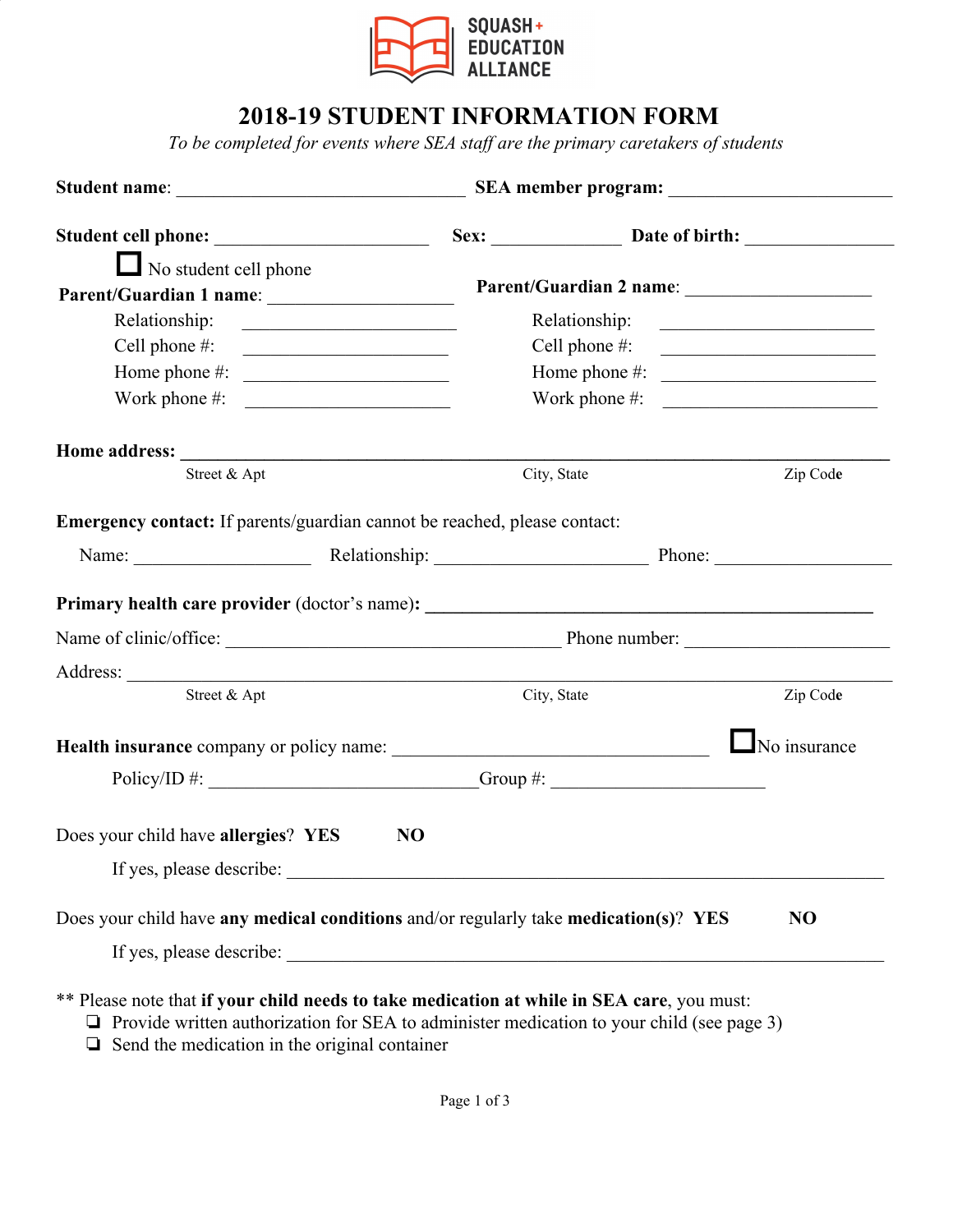## **SEA 2018 - 2019 STUDENT HEALTH FORM**

| detailing medications, allergies and/or dietary restrictions, past medical treatments, and any physical, mental, or                                                   |                                                                                                                       | To be completed by a physician or nurse practitioner. This form may be substituted by submitting both (1) a list of<br>immunizations from a doctor's office and (2) a copy of a physical examination completed within the past 18 months<br>psychological conditions requiring medication, treatment, or special restrictions or considerations while in the program. |
|-----------------------------------------------------------------------------------------------------------------------------------------------------------------------|-----------------------------------------------------------------------------------------------------------------------|-----------------------------------------------------------------------------------------------------------------------------------------------------------------------------------------------------------------------------------------------------------------------------------------------------------------------------------------------------------------------|
|                                                                                                                                                                       |                                                                                                                       |                                                                                                                                                                                                                                                                                                                                                                       |
|                                                                                                                                                                       |                                                                                                                       |                                                                                                                                                                                                                                                                                                                                                                       |
|                                                                                                                                                                       |                                                                                                                       |                                                                                                                                                                                                                                                                                                                                                                       |
| or attach a form from the physician with this information.                                                                                                            |                                                                                                                       | Students are required to be immunized with the following. Please list specific dates for all immunizations                                                                                                                                                                                                                                                            |
|                                                                                                                                                                       |                                                                                                                       |                                                                                                                                                                                                                                                                                                                                                                       |
| Td/Tdap for grade 7 (age 12) thru college* (1): Tetanus/diphtheria (td) Booster: ___________________                                                                  |                                                                                                                       | * Everyone else is required to have a dose of Tdap/Td if it has been more than 10 years since the previous dose of Td.                                                                                                                                                                                                                                                |
| Polio (OPV/e-IPV) (4):<br>3 doses are acceptable if the 3 <sup>rd</sup> dose is given on or after the 4 <sup>th</sup> birthday and ≥6 months after the previous dose. |                                                                                                                       |                                                                                                                                                                                                                                                                                                                                                                       |
| MMR (2): ________ ______OR Laboratory evidence of immunity                                                                                                            |                                                                                                                       |                                                                                                                                                                                                                                                                                                                                                                       |
|                                                                                                                                                                       |                                                                                                                       |                                                                                                                                                                                                                                                                                                                                                                       |
|                                                                                                                                                                       |                                                                                                                       |                                                                                                                                                                                                                                                                                                                                                                       |
| Date of last complete physical exam: ___________________(must be within 18 months of SEA event)                                                                       |                                                                                                                       |                                                                                                                                                                                                                                                                                                                                                                       |
| Height_________ Weight___________ Blood Pressure:_______/__________ Hct. or Hgb.:_______ TB test_______                                                               |                                                                                                                       |                                                                                                                                                                                                                                                                                                                                                                       |
|                                                                                                                                                                       |                                                                                                                       |                                                                                                                                                                                                                                                                                                                                                                       |
| General estimate of health:                                                                                                                                           | <u> 1989 - Johann Harry Harry Harry Harry Harry Harry Harry Harry Harry Harry Harry Harry Harry Harry Harry Harry</u> |                                                                                                                                                                                                                                                                                                                                                                       |
| Please list medications to be administered out while participating (including over-the-counter drugs):                                                                |                                                                                                                       |                                                                                                                                                                                                                                                                                                                                                                       |
|                                                                                                                                                                       |                                                                                                                       | Please list allergies and/or health conditions such as asthma, etc., which may affect the student's activities:<br><u> 1989 - Johann Barbara, marka masjid aka masjid aka masjid aka masjid aka masjid aka masjid aka masjid aka ma</u>                                                                                                                               |
|                                                                                                                                                                       |                                                                                                                       | Name of health care provider:                                                                                                                                                                                                                                                                                                                                         |
| Address of health care provider:                                                                                                                                      |                                                                                                                       |                                                                                                                                                                                                                                                                                                                                                                       |
| Health care provider phone:                                                                                                                                           |                                                                                                                       |                                                                                                                                                                                                                                                                                                                                                                       |
|                                                                                                                                                                       |                                                                                                                       |                                                                                                                                                                                                                                                                                                                                                                       |

Page 2 of 3